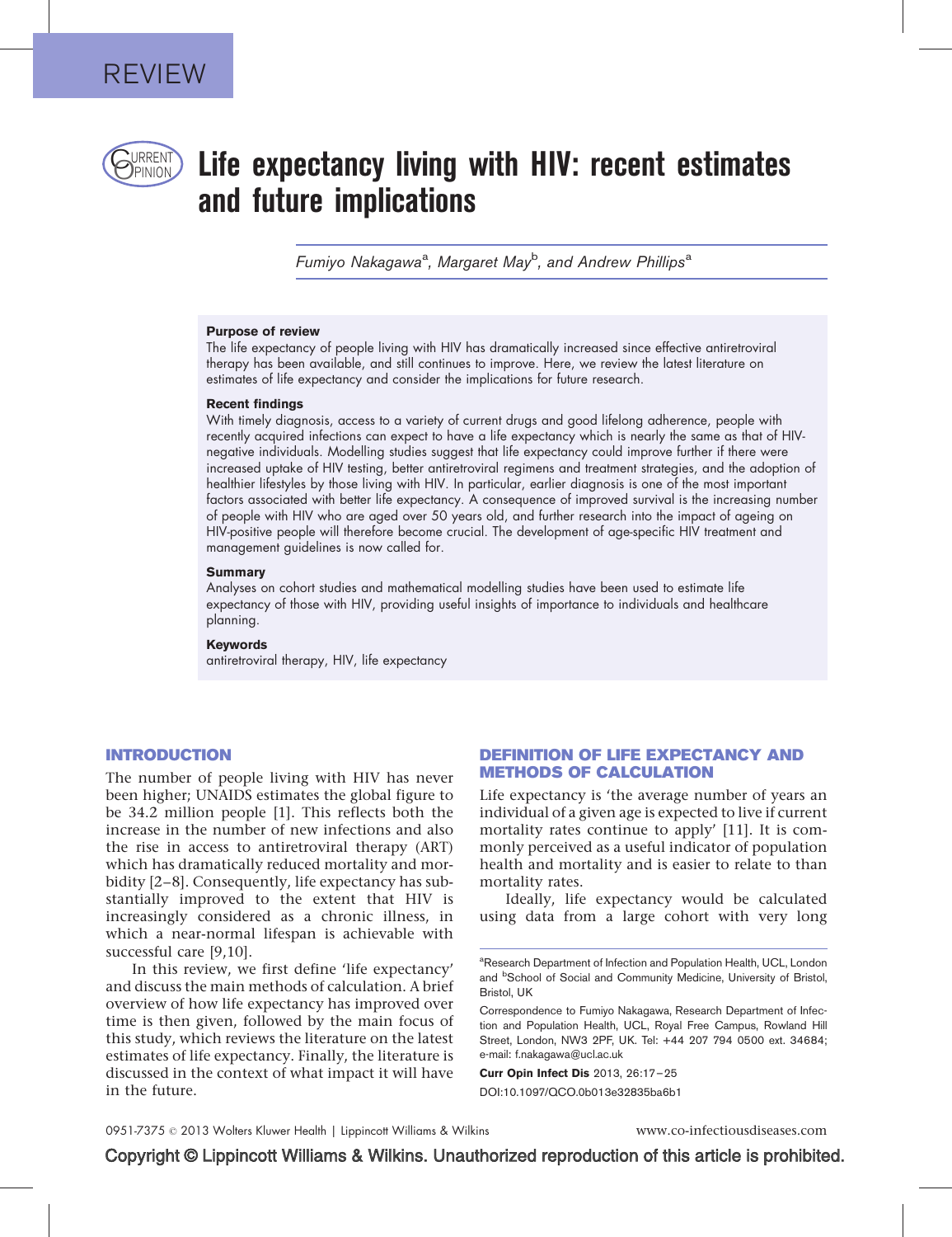# KEY POINTS

- The life expectancy of someone living with HIV who achieves and maintains viral suppression on ART is approaching that of HIV-negative individuals; however, it is unlikely to be equal even if the CD4 count has been maintained at a high level.
- Earlier diagnosis is one of the most important factors associated with better life expectancy.
- Further increases in life expectancy might occur through the development of improved antiretroviral regimens and treatment strategies, increased uptake of HIV testing, and through adopting better lifestyles such as quitting smoking and recreational drug abuse.
- The effects of ageing in HIV-infected people need to be studied further, so that findings can help develop agespecific quidelines for HIV care and clinical management.

follow-up such that 50% of deaths are observed. Although this approach would directly provide the median life expectancy, it is currently infeasible. Furthermore, the estimated life expectancy would be outdated and therefore not applicable to those infected or diagnosed today.

Instead, calculation of life expectancy is often done by constructing period life tables from the mortality experiences of a cohort over a short period of time, assuming the cohort is subject to age-specific death rates in any given year. Life tables can be complete or abridged, depending on whether death rates were discrete at each year of age, or grouped for similar ages (e.g. 5-year groups), respectively. The life expectancy of an individual is then calculated using projections of these age and sex-specific death rates, assuming they apply throughout an individual's lifespan [\[12\]](#page-7-0). An alternative method to estimate life expectancy is to use mathematical models.

#### ESTIMATES OF LIFE EXPECTANCY (PUBLISHED 1980–2009)

Survival in people with HIV has progressively improved since AIDS was first seen in the United States [\[13\].](#page-7-0) In those early days when treatment for HIV did not yet exist, the median time of survival following an AIDS diagnosis was no longer than about 20 months [\[14\]](#page-7-0). Without treatment, it has been estimated that the median time from seroconversion to AIDS and death is approximately 9 and 10 years, respectively, but varies significantly by age at seroconversion [\[15\].](#page-7-0)

Even after treatment was available, HIV was in the top 10 causes of deaths worldwide in 1997, partly because ART was not very effective at first and also because it was mainly limited to resource-rich countries [\[16\].](#page-7-0) Numerous studies have since estimated the life expectancy of people infected with HIV and have demonstrated that survival has improved over time [\[17–22\]](#page-7-0). This has been a result of successful virologic suppression because of the availability of increasingly effective and tolerable treatment [\[23–25\]](#page-7-0).

## ESTIMATES OF LIFE EXPECTANCY (PUBLISHED 2010 ONWARDS)

Recently, there has been a surge in the number of research papers  $[9,10,26,27$ <sup>\*\*</sup>[,28,29](#page-7-0)<sup>\*\*</sup>[,30](#page-7-0)<sup>\*\*</sup>[\]](#page-7-0) which estimate life expectancy in people with HIV (Table 1). As these estimates apply to different circumstances (such as no hepatitis coinfections or injecting drug use) and to certain settings (most studies assume good access to ART and HIV care), it is difficult to directly compare the estimates against one another.

# Life expectancy calculated using data from cohort studies

Life expectancy has been estimated by May et al.  $[30$ <sup> $\blacksquare$ </sup> using data from the UK Collaborative HIV Cohort study, which combines patient data from over 30 HIV clinics across the UK. Although life expectancy at age 20 increased from 30.0 years during 1996–1999 to 45.8 years during 2006– 2008, the presence of HIV infection reduced average life expectancy by 13 years compared to someone without HIV. Men had lower life expectancy than women (39.5 years compared to 50.2 years) and people who started treatment later than guideline recommendations also had a worse prognosis.

Van Sighem et al. [\[9\]](#page-7-0) found that life expectancy of recently diagnosed asymptomatic individuals approached that of uninfected individuals using data from the AIDS Therapy and Evaluation Netherlands cohort. The median number of years lived from age 25 was 52.7 and 57.8 years for men and women, respectively, whereas it was 53.1 and 58.1 years for men and women, respectively, in the general Dutch population. The analysis was restricted to a selective group of healthy people who were still not eligible for treatment nor had experienced a HIV-related symptomatic event (except one associated with primary HIV infection) or AIDS as of 24 weeks from HIV diagnosis. However, these estimates may be biased upwards because of losses to follow-up with consequent under-ascertainment of deaths and to keeping age fixed over follow-up.

Mills and colleagues have investigated life expectancy and survival in people receiving ART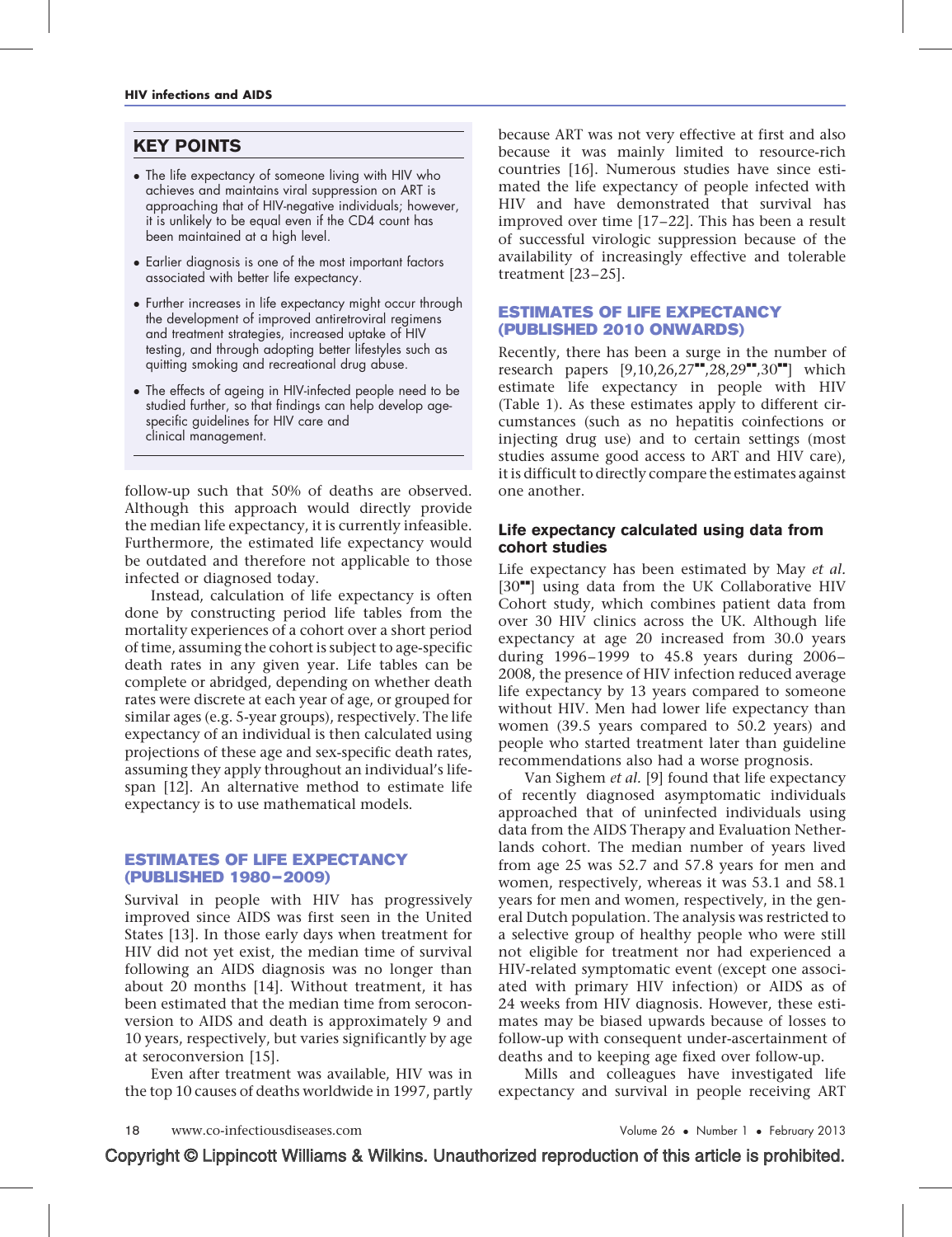| treatment of HIV.<br>tables.<br>tables.<br>Method<br>∑<br>H<br>I<br>10 Million HIV-infected individuals in<br>older, who initiated cART at TASO<br>good access to HIV care and ART.<br>A simulated cohort of 10000 MSM,<br>each modelled scenario, with the<br>same characteristics as the newly<br>clinics in Uganda between 2000<br>17661 Adult patients from the UK<br>22315 Patients aged 14 years or<br>HIV-positive in 2010, and have<br>diagnosed French HIV-infected<br>$\leq$ 350 cells/ $\mu$ l at start of cART<br>Calibrated with data from UK.<br>aged 30 years, who become<br>CHIC study with CD4 count<br>between 1996 and 2008<br>population in 2005.<br>Study population<br>and 2009 | at HIV diagnosis.<br>the natural history, clinical<br>management, and costs of<br>Construction of abridged life<br>Construction of abridged life<br>Monte Carlo simulation of<br>Stochastic simulation model<br>of the progression and<br>First-order state-transition | cohort; 68.0 years if three-fold raised<br>(median CD4 cell count at diagnosis:<br>median CD4 cell count at diagnosis:<br>cART with CD4 count <100 cells/µl,<br>100–199 cells/µl and 200–<br>37.4 years for patients with baseline<br>432 cells/µl]: 75.0 years for overall<br>Assuming a high rate of HIV diagnosis<br>risk of AIDS-related deaths occurring<br>$140$ cells/ $\mu$ l): 71.5 years for overall<br>women (1996-2006); 37.9, 41.0,<br>interruption reduced to O; assuming<br>and 27.4 years if mean CD4 count<br>If cART was initiated at CD4 count<br>presentation to care was 97, 372,<br>1996–1999; 45.8 years during<br>2006–2008; 39.5 years for men<br>27.5 years if mean CD4 count at<br>30.6 years for women; 13.5 and<br>cohort; 76.5 years if rate of ART<br>$<$ 350 cells/ $\mu$ l: 23.8, 26.5, and<br>If cART was initiated at CD4 count<br>at presentation to care was 372<br>and 53.4 years in those starting<br>and 510 cells/ul, respectively.<br>At age 20: 26.7 years for overall<br>and 510 cells/ul, respectively.<br>presenting with an ADC: 26.4<br>[1996-2006]; 50.2 years for<br>$CD4$ count $<$ 50 cells/ $\mu$ l and<br>At age 20: 30.0 years during<br>a low rate of HIV diagnosis<br>cohort; 19.7 years for men;<br><500 cells/µl or viral load<br>Main findings, life expectancy<br>$>100000$ copies/ml or if<br>350 cells/ul, respectively. | assumptions about the course of HIV<br>with older and more toxic regimens<br>missing data. Most patients treated<br>Simulation modelling makes multiple<br>and the long-term efficacy of ART.<br>ever injected drugs. Results do not<br>Simulation modelling makes multiple<br>undiagnosed, not seen for care or<br>people with hepatitis coinfection.<br>Study excluded patients who have<br>assumptions about the course of<br>of ART. Results do not apply to<br>HIV and the long-term efficacy<br>Diverse population cohort. Some<br>than those used in developed<br>apply to people who are<br>have not initiated ART.<br>countries.<br>Comments |
|-------------------------------------------------------------------------------------------------------------------------------------------------------------------------------------------------------------------------------------------------------------------------------------------------------------------------------------------------------------------------------------------------------------------------------------------------------------------------------------------------------------------------------------------------------------------------------------------------------------------------------------------------------------------------------------------------------|------------------------------------------------------------------------------------------------------------------------------------------------------------------------------------------------------------------------------------------------------------------------|-----------------------------------------------------------------------------------------------------------------------------------------------------------------------------------------------------------------------------------------------------------------------------------------------------------------------------------------------------------------------------------------------------------------------------------------------------------------------------------------------------------------------------------------------------------------------------------------------------------------------------------------------------------------------------------------------------------------------------------------------------------------------------------------------------------------------------------------------------------------------------------------------------------------------------------------------------------------------------------------------------------------------------------------------------------------------------------------------------------------------------------------------------------------------------------------------------------------------------------------------------------------------------------------------------------------------------------------------------------------------------------------|-------------------------------------------------------------------------------------------------------------------------------------------------------------------------------------------------------------------------------------------------------------------------------------------------------------------------------------------------------------------------------------------------------------------------------------------------------------------------------------------------------------------------------------------------------------------------------------------------------------------------------------------------------|
|-------------------------------------------------------------------------------------------------------------------------------------------------------------------------------------------------------------------------------------------------------------------------------------------------------------------------------------------------------------------------------------------------------------------------------------------------------------------------------------------------------------------------------------------------------------------------------------------------------------------------------------------------------------------------------------------------------|------------------------------------------------------------------------------------------------------------------------------------------------------------------------------------------------------------------------------------------------------------------------|-----------------------------------------------------------------------------------------------------------------------------------------------------------------------------------------------------------------------------------------------------------------------------------------------------------------------------------------------------------------------------------------------------------------------------------------------------------------------------------------------------------------------------------------------------------------------------------------------------------------------------------------------------------------------------------------------------------------------------------------------------------------------------------------------------------------------------------------------------------------------------------------------------------------------------------------------------------------------------------------------------------------------------------------------------------------------------------------------------------------------------------------------------------------------------------------------------------------------------------------------------------------------------------------------------------------------------------------------------------------------------------------|-------------------------------------------------------------------------------------------------------------------------------------------------------------------------------------------------------------------------------------------------------------------------------------------------------------------------------------------------------------------------------------------------------------------------------------------------------------------------------------------------------------------------------------------------------------------------------------------------------------------------------------------------------|

Life expectancy living with HIV Nakagawa et al.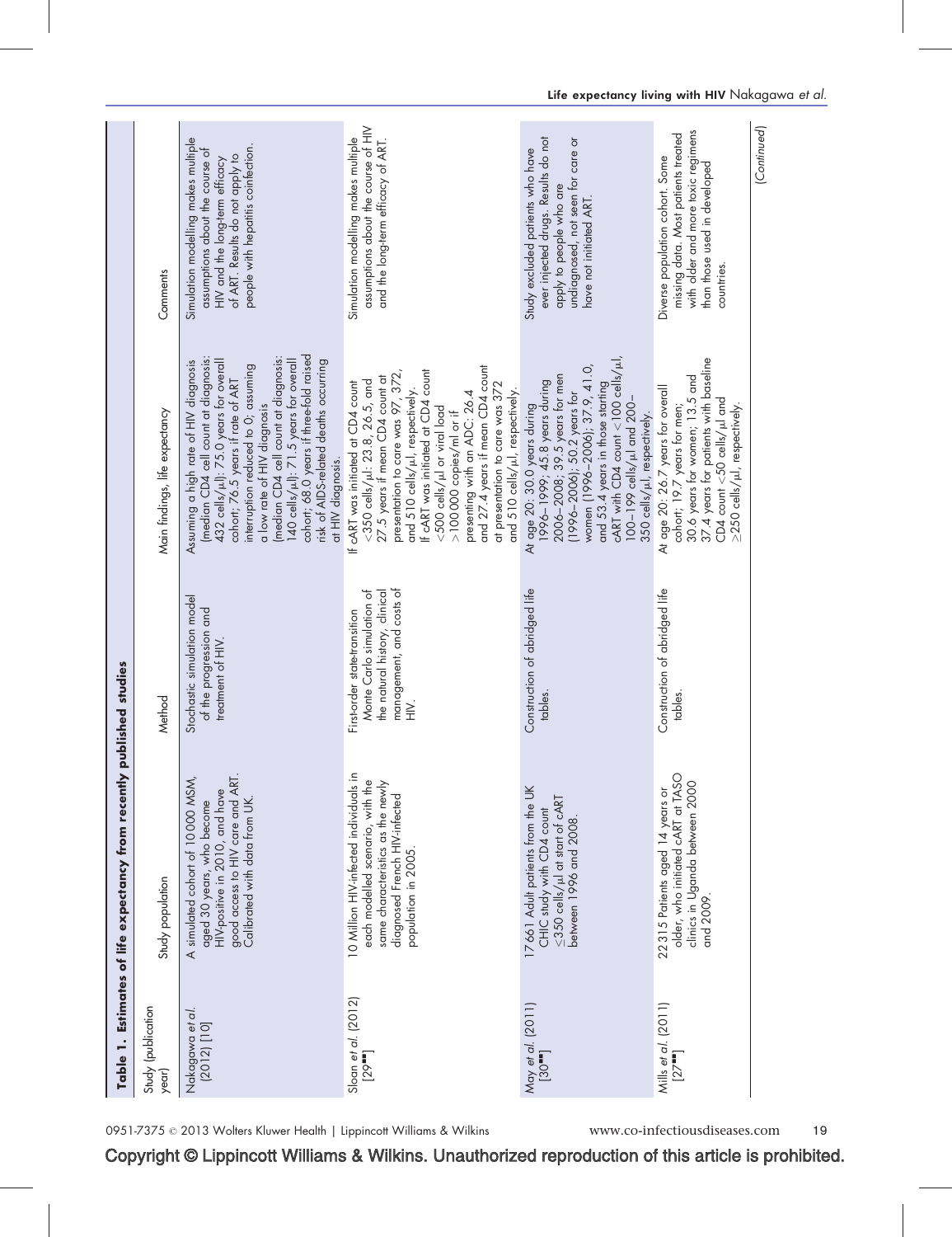| from HIV diagnosis.<br>At age 30, assuming minimal toxicity<br>or within 6 months after diagnosis.<br>and if cART initiated at CD4 count<br>1996; 22.5 years in 2005; 22.0,<br>Hispanic men, respectively; 23.6,<br>with a first CD4 count $<$ 200 and<br>women overall, white, black and<br><350 cells/ $\mu$ l: 23.3, 26.0, and<br>25.5, 19.9, and 22.6 years for<br>21.4, 24.2, and 21.2 years for<br>19.4 and 21.1 years in 2005,<br><500 cells/µl, respectively, at<br>Hispanic women, respectively;<br>men overall, white, black and<br>At age 25: 52.7 years for men;<br>At HIV diagnosis: 10.5 years in<br>57.8 years for women.<br>Time-dependent multivariate<br>hazards model to predict<br>model of the progression<br>Probabilistic, second-order<br>Monte Carlo simulation<br>Construction of life tables<br>median survival.<br>includes 220646 people who were<br>U.S. surveillance data from 25 States,<br>A simulated cohort of HIV-infected<br>ART-naïve as of 24 weeks after<br>ATHENA cohort (Netherlands),<br>diagnosed with HIV between<br>1998-2007, and who were<br>diagnosed with HIV during<br>8717 adult patients from the<br>individuals calibrated and<br>validated with data from<br>1996 and 2005.<br>diagnosis.<br>Van Sighem et al.<br>Braithwaite et al.<br>$[2009]$ $[31]$<br>$(2010)$ $[28]$<br>Harrison et al<br>$(2010)$ [9] | Study (publication<br>year) | Study population           | Method                | Main findings, life expectancy | Comments                                                                                                                                                                                                                |
|---------------------------------------------------------------------------------------------------------------------------------------------------------------------------------------------------------------------------------------------------------------------------------------------------------------------------------------------------------------------------------------------------------------------------------------------------------------------------------------------------------------------------------------------------------------------------------------------------------------------------------------------------------------------------------------------------------------------------------------------------------------------------------------------------------------------------------------------------------------------------------------------------------------------------------------------------------------------------------------------------------------------------------------------------------------------------------------------------------------------------------------------------------------------------------------------------------------------------------------------------------------------------------------------------------------------------------------------------------------------|-----------------------------|----------------------------|-----------------------|--------------------------------|-------------------------------------------------------------------------------------------------------------------------------------------------------------------------------------------------------------------------|
|                                                                                                                                                                                                                                                                                                                                                                                                                                                                                                                                                                                                                                                                                                                                                                                                                                                                                                                                                                                                                                                                                                                                                                                                                                                                                                                                                                     |                             |                            |                       |                                | Surveillance data subject to local<br>variations in reporting and data<br>Data not nationally representative.<br>quality. Results not adjusted for<br>coinfections or for treatment.                                    |
|                                                                                                                                                                                                                                                                                                                                                                                                                                                                                                                                                                                                                                                                                                                                                                                                                                                                                                                                                                                                                                                                                                                                                                                                                                                                                                                                                                     |                             |                            |                       |                                | were still not eligible for treatment<br>nor had experienced a CDC-B or<br>CDC-C <sup>a</sup> event as of 24 weeks<br>Analysis restricted to a selective<br>group of healthy people who                                 |
| 17.0, and 18.5 years if proportion<br>antiretroviral doses taken was 50,<br>50, 80, and 100%, respectively.<br>of antiretroviral doses taken was<br>CD4 count $<$ 350 cells/ $\mu$ l: 15.5,<br>At age 30, assuming maximum<br>toxicity and if cART initiated at<br>80, and 100%, respectively.                                                                                                                                                                                                                                                                                                                                                                                                                                                                                                                                                                                                                                                                                                                                                                                                                                                                                                                                                                                                                                                                      |                             | CHORUS and ART-CC cohorts. | and treatment of HIV. | 32.2 years if proportion of    | with the mode of HIV transmission.<br>Results based on data from a cohort<br>The simulation does not consider<br>with low prevalence of injecting<br>the potential correlation of age<br>drug use and hepatic diseases. |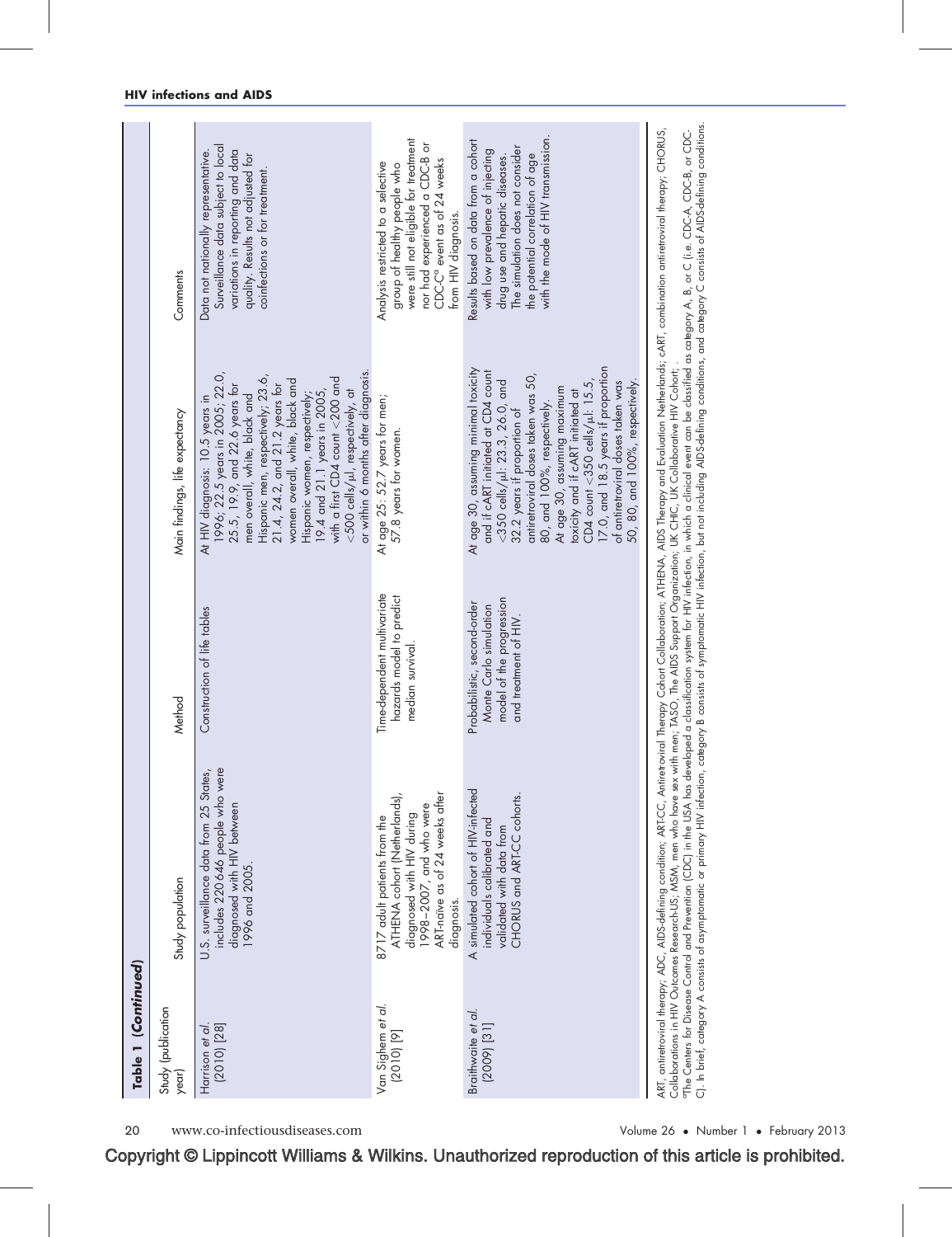in Uganda  $[27^{\bullet\bullet},32,33]$  $[27^{\bullet\bullet},32,33]$ . In one study, they found that life expectancy was 26.7 years at age 20, approaching the overall rate for all young adults in Uganda  $[27^{\bullet\bullet}]$  $[27^{\bullet\bullet}]$ . Similar to the observations seen in resource-rich settings, there was substantial variability in the life expectancy depending on the patient's age, sex, and CD4 count at baseline  $[27$ <sup> $\blacksquare$ </sup>. Most of these patients were treated with older regimens than those currently used in the USA and Western Europe.

Since the roll out of ART, adult life expectancy has increased in a South African population cohort, where 28% of adults are infected with HIV [\[34\].](#page-7-0) In 2003, the expected age at death was 52 years, but by 2011, this figure was 61. In this study, Bor et al. also found that treatment costs were far outweighed by the economic value of gain in life expectancy.

# Life expectancy calculated using other methods

Harrison et al. [\[28\]](#page-7-0) used U.S. surveillance data to find that the average life expectancy following diagnosis increased from 10.5 years in 1996 to 22.5 years in 2005. However, according to these estimates, HIVpositive people still have a lifespan 21 years shorter compared to HIV-negative people. Women had a better life expectancy compared to men, but this difference lessened by 2005. The researchers also found that life expectancy was shortest for black men, followed by Hispanic men and white men. This racial disparity was also found by Losina et al. [\[35\].](#page-7-0)

Although developed primarily for cost-effectiveness analyses, the CEPAC model (a state-transition Monte Carlo simulation of HIV-infected individuals) has been used extensively to answer many research questions  $[17,18,29$ <sup>\*\*</sup>[,35,36\]](#page-7-0). In one study, Sloan *et al.* [\[29](#page-7-0) $\text{I}$ [\]](#page-7-0) estimated the mean life expectancy for a simulated cohort with mean age of 38 years to be 26.5 years, assuming ART was initiated when CD4 counts fell below a threshold of  $350 \text{ cells/} \mu$ . If patients presented earlier and ART was assumed to be initiated when CD4 counts fell below 500 cells/ $\mu$ l or if the HIV viral load was over 100 000 copies/ml, life expectancy increased slightly to 27.4 years.

Another well validated simulation model of HIV, developed by Braithwaite et al. [\[37\]](#page-7-0), has been used to consider the impact of adherence interventions on cost-effectiveness by comparing the increase in life expectancy with increase in costs (mainly from the intervention itself). Although this study did not explicitly state the estimated life expectancy, results from previous studies have done [\[31,38,39\].](#page-7-0) For example, in one study they estimated that life expectancy for a 30 year old, assuming minimal toxicity from antiretrovirals, ranged from 19.3 to 33.5 years depending on the CD4 count at treatment initiation and adherence [\[31\]](#page-7-0).

Nakagawa and colleagues used their previously developed stochastic simulation model of HIV progression to project the life expectancy of men who have sex with men (MSM) in the UK [\[10,40,41\].](#page-7-0) The median life expectancy for MSM infected in 2010 at age 30 was estimated to be 45 years [\[10\]](#page-7-0). This assumed that no one had hepatitis coinfection, 40% were lifelong smokers and the median CD4 count at diagnosis was  $432$  cells/ $\mu$ l. If the median CD4 count at diagnosis declined to  $140$  cells/ $\mu$ l, the median life expectancy dropped to 41.5 years. The authors suggest that their estimates of life expectancy are much higher than in most other studies because the model takes into account the long-term durable effects of therapy using current estimates of rates of virologic failure and resistance emergence and, therefore, over time the CD4 count increases and mortality rates decrease.

# INTERPRETATION OF LIFE EXPECTANCY ESTIMATES

The major assumption made in all life expectancy calculations is that age-specific mortality rates estimated at a given point in time will apply throughout the individual's entire lifespan. This does not allow for potential improvements in mortality rates over time, which has been observed in both the HIV-infected population and the general population [\[42,43\],](#page-7-0) and any estimates may therefore be an underestimation. Some studies [\[10\]](#page-7-0) have taken into account that relative to HIVnegative populations, there is a late fall in survival because of increased mortality associated with several non-AIDS-related causes.

Methods to estimate life expectancy can be broadly split into two approaches: life table approach and use of mathematical models. Both approaches rely on data from cohort studies to either construct life tables or to inform the models, but there are some limitations inherently associated with the use of cohort studies. For example, patients followed up in cohort studies may have better HIV care and therefore better overall prognosis because of their participation in various research studies, although this is not always the case as in some cohorts data is collected as part of routine care. Under-ascertainment of deaths can also occur, which would lead to an overestimation of life expectancy.

The main limitation when using the life table approach is the under-ascertaining of death, combined with the lack of mortality data in older age groups, where the majority of the deaths occur in

Copyright © Lippincott Williams & Wilkins. Unauthorized reproduction of this article is prohibited.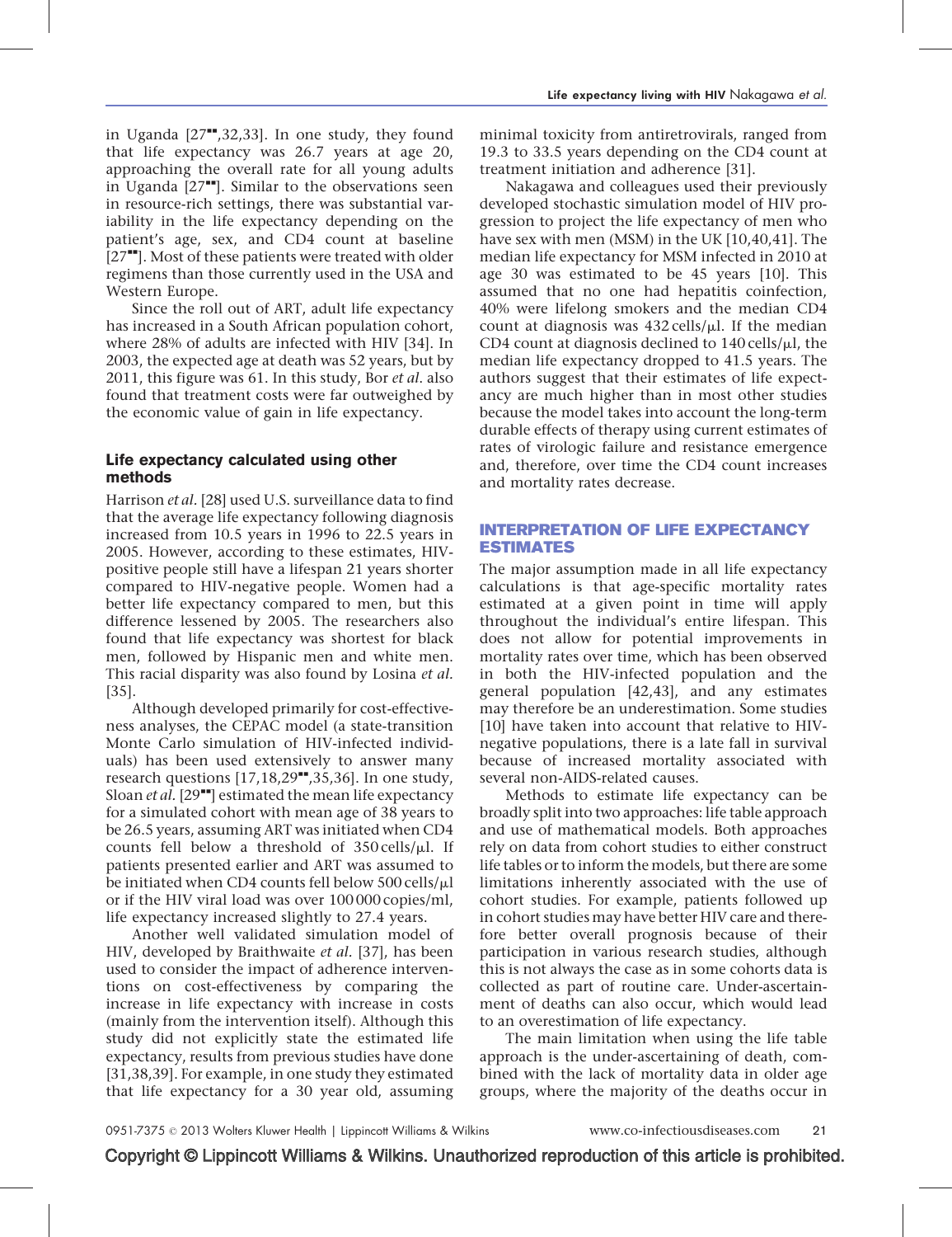the comparator background population. Also unlike regression analyses, life tables do not adjust for covariates and therefore results need to be interpreted carefully.

One advantage of mathematical models is the ability to account for the long-term durability of ART and the subsequent decrease in mortality rates, which should ensure that life expectancy is not underestimated in people with HIV. However, it is important to note that mathematical models make many assumptions about the natural course of HIV progression as well as the effect of ART. Additionally, in the case of estimating life expectancy, considerable uncertainty is introduced by simulating very long periods of time.

# IMPLICATIONS OF INCREASED LIFE **EXPECTANCY**

A consequence of increased life expectancy is that the number of deaths from non-AIDS-related conditions now considerably exceeds the number of AIDS deaths in resource-rich settings [\[44\]](#page-7-0). In particular, non-AIDS malignancies, cardiovascular disease, and hepatic disease (in those with hepatitis coinfection) are now amongst the leading causes of deaths [\[44,45\].](#page-7-0) HIV infection itself, as well as longterm use of ART, is also thought to increase the risk of non-AIDS-related diseases, probably, although to a lesser degree, even in people with viral suppression [\[45–51\].](#page-7-0) These data support the need for enhanced preventive measures more akin to those used in older people in the general population, such as screening programmes.

Another direct implication of increased life expectancy is that younger patients nowadays will expect to be on treatment for at least three or four decades. Results from the ongoing Strategic Timing of AntiRetroviral Treatment study, which is evaluating the risk/benefit of ART initiation in people with CD4 count greater than  $500$  cells/ $\mu$ l, compared with deferral to  $350$  cells/ $\mu$ l, could lead to patients being on treatment earlier [\[52\]](#page-8-0). If 'treatment as prevention' strategies, such as 'test-and-treat' and preexposure prophylaxis (PrEP) regimens, are to be used widely, these could also add to the length of time people are on ART. A large proportion of the lifetime costs related to the care of HIV-infected patients is ascribed to antiretroviral drugs  $[29$ <sup> $\blacksquare$ </sup>[\].](#page-7-0) Therefore, further cost-effectiveness studies of different regimens need to be done [\[53\]](#page-8-0) and it is vital for cheaper, generic drugs to be made available.

As a result of longer life expectancy, HIV will be more prevalent in older people. Ageing in HIV is not yet well studied as it is a relatively new occurrence [\[54\];](#page-8-0) however, the presence of HIV infection may accelerate ageing [\[55\].](#page-8-0) The development of agespecific guidelines for HIV is now called for  $[56<sup>••</sup>]$  $[56<sup>••</sup>]$  $[56<sup>••</sup>]$ . Other than guidance on HIV care and clinical management, the guidelines should provide recommendations on screening programmes and additional monitoring of biomarkers, especially for common comorbidities which occur more frequently with increasing age. Therefore, a more integrated approach to managing HIV-related and non-HIV-related diseases may be appropriate, such that people with HIV are seen in general practice and only referred to HIV specialist clinics when viral loads are unsuppressed. This could include lifestyle support, managing cardiovascular risk factors and other chronic diseases, as well as dealing with ART-associated complications such as drug– drug interactions.

As there is now sufficient evidence that the life expectancy of someone with HIV is nearly the same as that of an HIV-negative person, access to life insurance should be more widely available. The improved survival needs to be reflected in premium prices, particularly as survival often improves with age, which is unlike most other chronic diseases such as diabetes, because it takes several years of ART to restore CD4 counts to normal levels.

# FURTHER IMPROVEMENTS IN LIFE EXPECTANCY?

Many of the studies considered above have shown that life expectancy is longer in people who have a higher CD4 count at HIV diagnosis  $[10,28,29$ <sup> $\blacksquare$ </sup>[\].](#page-7-0) In the UK, approximately 50% of people are diagnosed late (defined as a CD4 count  $\langle 350 \text{ cells/}\mu$ l within 3 months of diagnosis) [\[57\]](#page-8-0) and there is strong evidence that late diagnosis is associated with poorer prognosis including worse response to treatment and an increased risk for HIV-related morbidity and mortality [\[58–61\].](#page-8-0) Therefore, one way to further increase life expectancy of people with HIV is to improve HIV testing rates, particularly in high prevalence areas and perhaps in nontraditional settings. Early diagnosis of HIV will result in individuals starting ART in accordance with guideline recommendations and people being be in care and routinely monitored, both of which will improve life expectancy.

In general, it is recognized that HIV-positive people have an inferior profile of lifestyle risk factors compared to the general population [\[62–67\].](#page-8-0) Many of these risk factors, whether HIV-related or not, and which include smoking, alcohol abuse, and recreational drug use, are associated with an increased risk of death  $[46,62,68^\bullet,69^\bullet]$  $[46,62,68^\bullet,69^\bullet]$  $[46,62,68^\bullet,69^\bullet]$  $[46,62,68^\bullet,69^\bullet]$ , and hence investment into support programmes may help to reduce the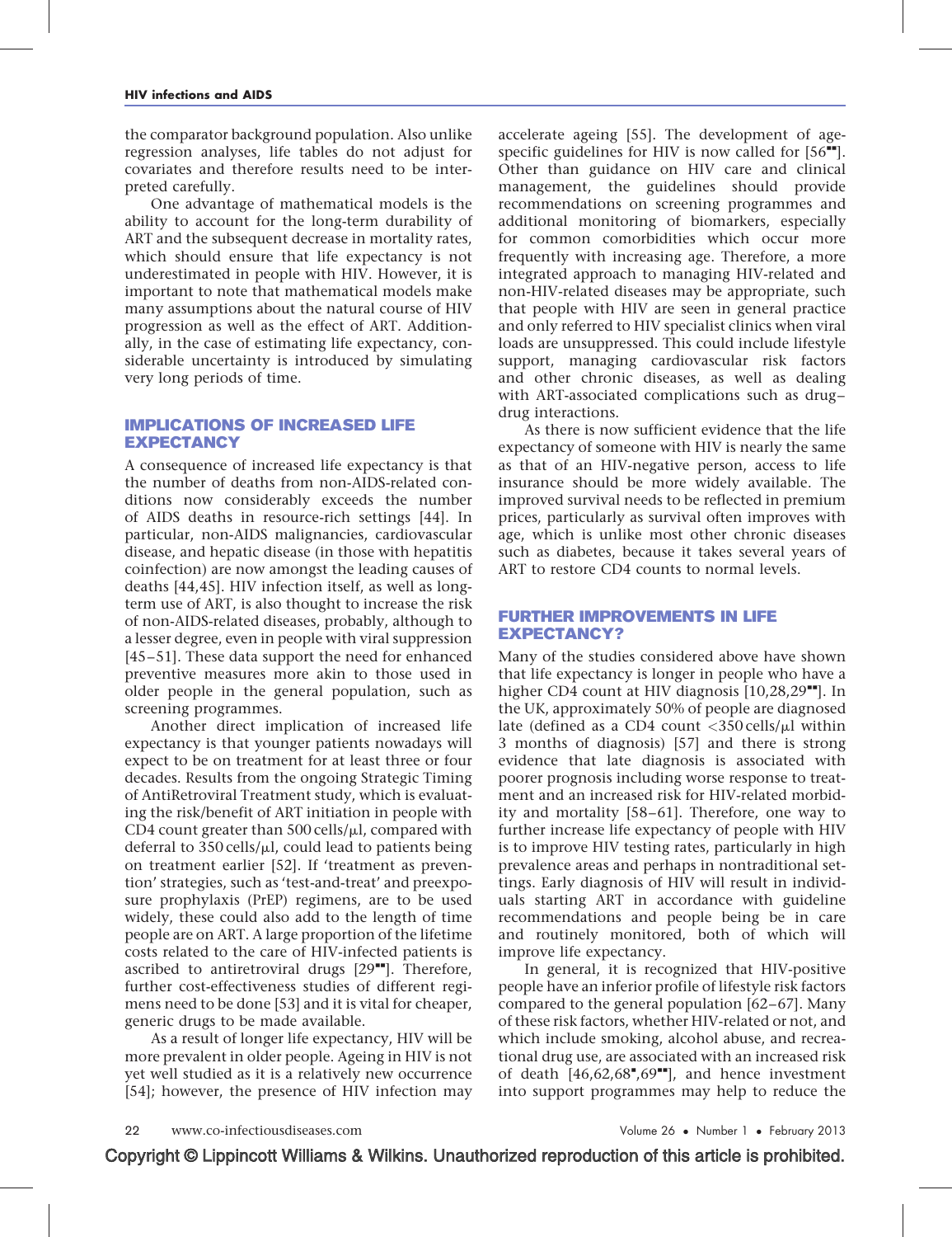|                                                        | Findings and conclusions                                                                                                                                                                                                                                                    |
|--------------------------------------------------------|-----------------------------------------------------------------------------------------------------------------------------------------------------------------------------------------------------------------------------------------------------------------------------|
| Estimates of life expectancy                           | Without antiretroviral treatment:<br>Estimated median time from seroconversion to death is approximately 10 years                                                                                                                                                           |
|                                                        | With antiretroviral treatment:<br>Someone with recently acquired HIV infection has nearly the same life expectancy<br>as that of an HIV-negative person, providing they are diagnosed early, have<br>extensive access to HIV care and treatment and maintain good adherence |
| Implications of increased life expectancy              | HIV will be more prevalent in older people                                                                                                                                                                                                                                  |
|                                                        | Development of age-specific guidelines for HIV is now called for                                                                                                                                                                                                            |
|                                                        | The need for enhanced preventive measures more akin to those used in older<br>people in the general population, because of a larger proportion of deaths<br>attributed to non-AIDS-related conditions                                                                       |
|                                                        | Increase in demand for cheaper generic drugs                                                                                                                                                                                                                                |
|                                                        | Access to life insurance should be more widely available for people with HIV                                                                                                                                                                                                |
| Ways in which life expectancy<br>could improve further | Higher rates of HIV testing                                                                                                                                                                                                                                                 |
|                                                        | Earlier HIV diagnosis and enrolment into care                                                                                                                                                                                                                               |
|                                                        | Better antiretroviral regimens and treatment strategies                                                                                                                                                                                                                     |
|                                                        | Adoption of healthier lifestyles (reduction in rates of smoking, alcohol abuse,<br>and recreational drug use)                                                                                                                                                               |

#### Table 2. Main findings and conclusions

mortality rates more. The effect of hepatitis C coinfection on HIV is also important to consider, because HIV immunosuppression is associated with faster progression of liver disease in people with hepatitis C [\[70\]](#page-8-0).

The risk factors for acquiring HIV are also associated with lower life expectancy [\[71\].](#page-8-0) Studies comparing mortality rates in people with HIV and on ART to people without HIV have reported conflict-ing results [\[9,72](#page-7-0)"[,73\],](#page-7-0) although there is some evidence of an increased death rate in individuals who are not yet on treatment because of high CD4 counts compared with the general population (with the exception of MSM with CD4 count  $>500$  cells/ $\mu$ l) [\[74\].](#page-8-0) Even if the life expectancy of an HIV-infected person were found to be equal to that of an HIVnegative person, the quality-adjusted life years would probably be less, mostly because of the potential harm resulting from long-term ART usage [\[75\]](#page-8-0), but also because of the psychological aspects for some of carrying a lifelong virus, despite it being controlled at very low levels. More research is required on ways in which quality of life could be improved.

#### **CONCLUSION**

The life expectancy of someone living with HIV, especially if they are diagnosed before ART is indicated, is approaching that of HIV-negative individuals; however, it is still not equal (Table 2). Even if life expectancy were to improve further such that it

did not differ by HIV status, quality-adjusted life years would almost certainly be less.

The improvement in life expectancy will mean that the number of people with HIV increases and there will be a shift in the age distribution. Further research into the impact of ageing on HIV-positive people will become crucial. Therefore, age-specific HIV treatment guidelines may need to be developed and introduced. Screening programmes and more comprehensive patient management are also required to address comorbidities and risk factors associated with HIV that increasingly occur as people age.

Modelling studies suggest that life expectancy could potentially rise further. Ways in which this could be possible include increased uptake of HIV testing, better antiretroviral regimens and treatment strategies and the adoption of healthier lifestyles by those living with HIV. In particular, earlier diagnosis and enrolment into care is one of the most important factors associated with better life expectancy.

#### Acknowledgements

Margaret May is supported by the UK Medical Research Council grant MR/J002380/1.

#### Conflicts of interest

A.P. has received consultancy fees or funds for research from Johnson and Johnson, Gilead, Bristol-Myers Squibb and ViiV.

Copyright © Lippincott Williams & Wilkins. Unauthorized reproduction of this article is prohibited.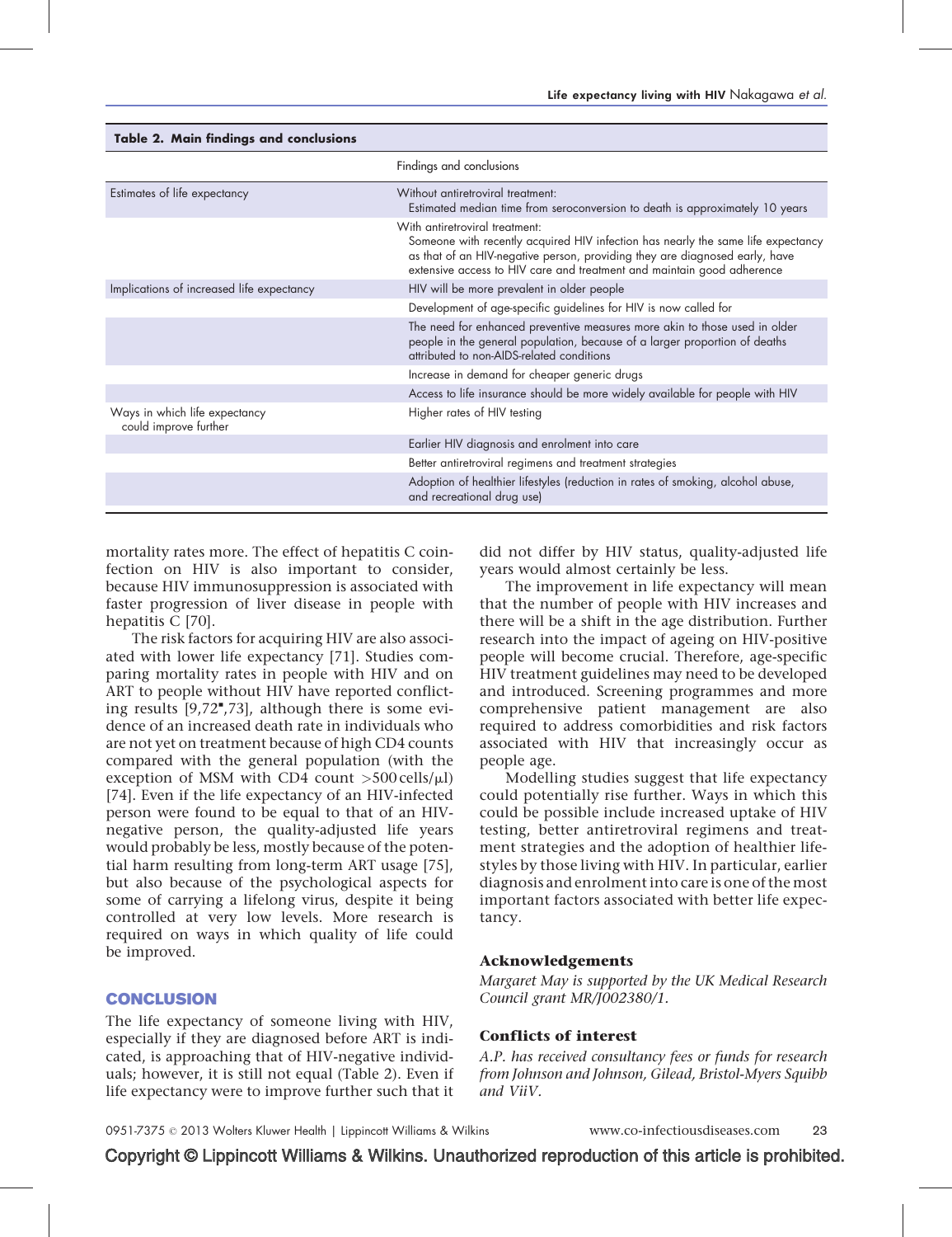# <span id="page-7-0"></span>REFERENCES AND RECOMMENDED READING

Papers of particular interest, published within the annual period of review, have been highlighted as:

- of special interest
- $\Box$  of outstanding interest

Additional references related to this topic can also be found in the Current World Literature section in this issue (p. 100).

- 1. Joint United Nations Programme on HIV/AIDS (UNAIDS). Together we will end AIDS. Geneva: UNAIDS; 2012. [http://www.unaids.org/en/resources/](http://www.unaids.org/en/resources/campaigns/togetherwewillendaids/unaidsreport/) [campaigns/togetherwewillendaids/unaidsreport/.](http://www.unaids.org/en/resources/campaigns/togetherwewillendaids/unaidsreport/) [Accessed 10 August 2012]
- 2. Cohen MH, French AL, Benning L, et al. Causes of death among women with human immunodeficiency virus infection in the era of combination antiretroviral therapy. Am J Med 2002; 113:91–98.
- 3. Palella FJ, Delaney KM, Moorman AC, et al. Declining morbidity and mortality among patients with advanced human immunodeficiency virus infection. N Engl J Med 1998; 338:853–860.
- 4. Mocroft A, Ledergerber B, Katlama C, et al. Decline in the AIDS and death rates in the EuroSIDA study: an observational study. Lancet 2003; 362:22– 29.
- 5. Mocroft A, Brettle R, Kirk O, et al. Changes in the cause of death among HIV positive subjects across Europe: results from the EuroSIDA study. AIDS 2002; 16:1663–1671.
- 6. The Antiretroviral Therapy Cohort Collaboration. Causes of death in HIV-1 infected patients treated with antiretroviral therapy, 1996–2006: collaborative analysis of 13 HIV cohort studies. Clin Infect Dis 2010; 50:1387–1396.
- 7. Salmon-Ceron D, Lewden C, Morlat P, et al. Liver disease as a major cause of death among HIV infected patients: role of hepatitis C and B viruses and alcohol. J Hepatol 2005; 42:799–805.
- 8. Bonnet F, Morlat P, Chene G, et al. Causes of death among HIV-infected patients in the era of highly active antiretroviral therapy, Bordeaux, France, 1998–1999. HIV Med 2002; 3:195–199.
- 9. Van Sighem A, Gras L, Reiss P, et al. Life expectancy of recently diagnosed asymptomatic HIV-infected patients approaches that of uninfected individuals. AIDS 2010; 24:1527–1535.
- 10. Nakagawa F, Lodwick RK, Smith CJ, et al. Projected life expectancy of people with HIV according to timing of diagnosis. AIDS 2012; 26:335– 343.
- 11. Porta M. A dictionary of epidemiology. 5th ed. New York, NY: Oxford University Press. 2008.
- 12. Chiang CL. The life table and its applications. Malabar (Florida): Robert E Krieger Publishing Company; 1984.
- 13. Anderson RM, Medley GF. Epidemiology of HIV infection and AIDS: incubation and infectious periods, survival and vertical transmission. AIDS 1988; 2:S57–S63.
- 14. Lifson AR, Hessol NA, Rutherford GW. Progression and clinical outcome of infection due to human immunodeficiency virus. Clin Infect Dis 1992; 14:966–972.
- 15. Collaborative Group on AIDS Incubation and HIV Survival and including the CASCADE EU Concerted Action. Time from HIV-1 seroconversion to AIDS and death before widespread use of highly-active antiretroviral therapy: a collaborative re-analysis. Lancet 2000; 355:1131–1137.
- 16. Nicoll A, Gill ON. The global impact of HIV infection and disease. Commun Dis Public Health 1999; 2:85–95.
- 17. Freedberg KA, Losina E, Weinstein MC, et al. The cost effectiveness of combination antiretroviral therapy for HIV disease. N Engl J Med 2001; 344:824–831.
- 18. Walensky RP, Paltiel AD, Losina E, et al. The survival benefits of AIDS treatment in the United States. J Infect Dis 2006; 194:11–19.
- 19. Wood E, Low-Beer S, Bartholomew K, et al. Modern antiretroviral therapy improves life expectancy of gay and bisexual males in Vancouver's west end. Can J Public Health 2000; 91:125–128.
- 20. Lima VD, Hogg RS, Harrigan PR, et al. Continued improvement in survival among HIV-infected individuals with newer forms of highly active antiretroviral therapy. AIDS 2007; 21:685–692.
- 21. The Antiretroviral Therapy Cohort Collaboration. Life expectancy of individuals on combination antiretroviral therapy in high-income countries: a collaborative analysis of 14 cohort studies. Lancet 2008; 372:293–299.
- 22. Lohse N, Hansen ABE, Pedersen G, et al. Survival of persons with and without HIV infection in Denmark, 1995–2005. Ann Intern Med 2007; 146:87–95.
- 23. Phillips AN, Miller V, Sabin C, et al. Durability of HIV-1 viral suppression over 3.3 years with multidrug antiretroviral therapy in previously drug-naive individuals. AIDS 2001; 15:2379–2384.
- 24. Matthews GV, Sabin C, Mandalia S, et al. Virological suppression at 6 months is related to choice of initial regimen in antiretroviral-naive patients: a cohort study. AIDS 2002; 16:53–61.
- **25.** Moore RD, Keruly JC.  $CD4^+$  cell count 6 years after commencement of highly active antiretroviral therapy in persons with sustained virologic suppression. Clin Infect Dis 2007; 44:441–446.
- 26. Piroth L, Fournel I, Mahy S, et al. A decision tree to help determine the best timing and antiretroviral strategy in HIV-infected patients. Epidemiol Infect 2011; 139:1835–1844.
- 27. Mills EJ, Bakanda C, Birungi J, et al. Life expectancy of persons receiving && combination antiretroviral therapy in low-income countries: a cohort analysis from Uganda. Ann Intern Med 2011; 155:209–216.

The first formal study of life expectancy in an African setting, which showed that HIV-infected people in Uganda with good access to combination therapy can expect an almost normal life expectancy.

- 28. Harrison KM, Song RG, Zhang XJ. Life expectancy after HIV diagnosis based on National HIV Surveillance data from 25 States, United States. J Acquir Immune Defic Syndr 2010; 53:124–130.
- 29. Sloan CE, Champenois K, Choisy P, et al. Newer drugs and earlier treatment:
- ■■ impact on lifetime cost of care for HIV-infected adults. AIDS 2012; 26:45-56. This study showed that although annual costs of treating some with HIV has stayed roughly constant over the years, total lifetime costs have increased as a result of improved life expectancy, which in turn is a result of better and earlier initiation of treatment.
- 30. May M, Gompels M, Delpech V, et al. Impact of late diagnosis and treatment && on life expectancy in people with HIV-1: UK Collaborative HIV Cohort (UK CHIC) Study. BMJ 2011; 343:d6016.

This study showed that although life expectancy of people with HIV in the UK has improved in the last decade, it is still 13 years shorter than that of the UK population.

- 31. Braithwaite RS, Roberts MS, Goetz MB, et al. Do benefits of earlier antiretroviral treatment initiation outweigh harms for individuals at risk for poor adherence? Clin Infect Dis 2009; 48:822–826.
- 32. Bakanda C, Birungi J, Mwesigwa R, et al. Association of aging and survival in a large HIV-infected cohort on antiretroviral therapy. AIDS 2011; 25:701–705.
- 33. Bakanda C, Birungi J, Mwesigwa R, et al. Survival of HIV-infected adolescents on antiretroviral therapy in Uganda: findings from a nationally representative cohort in Uganda. PLoS One 2011; 6:e19261.
- 34. Bor J, Herbst AJ, Newell ML, Barnighausen T. Dramatic increases in population life expectancy and the economic value of ART in rural South Africa. 19th International Conference on AIDS; 22nd-27th July 2012; Washington, DC; 2012. abstr. TULBE05.
- 35. Losina E, Schackman BR, Sadownik SN, et al. Racial and sex disparities in life expectancy losses among HIV-infected persons in the United States: impact of risk behavior, late initiation, and early discontinuation of antiretroviral therapy. Clin Infect Dis 2009; 49:1570–1578.
- 36. Walensky RP, Park JE, Wood R, et al. The cost-effectiveness of pre-exposure prophylaxis for HIV infection in South African women. Clin Infect Dis 2012; 54:1504–1513.
- 37. Braithwaite RS, Fiellin DA, Nucifora K, et al. Evaluating interventions to improve antiretroviral adherence: how much of an effect is required for favorable value? Value Health 2010; 13:535–542.
- 38. Roberts MS, Nucifora KA, Braithwaite RS. Using mechanistic models to simulate comparative effectiveness trials of therapy and to estimate long-term outcomes in HIV care. Med Care 2010; 48:S90–S95.
- 39. Braithwaite RS, Roberts MS, Chang CCH, et al. Influence of alternative thresholds for initiating HIV treatment on quality-adjusted life expectancy: a decision model. Ann Intern Med 2008; 148:178–185.
- 40. Bansi L, Sabin C, Delpech V, et al. Trends over calendar time in antiretroviral treatment success and failure in HIV clinic populations. HIV Med 2010; 11:432–438.
- 41. Phillips AN, Sabin C, Pillay D, Lundgren JD. HIV in the UK 1980–2006: reconstruction using a model of HIV infection and the effect of antiretroviral therapy. HIV Med 2007; 8:536–546.
- 42. Oeppen J, Vaupel JW. Broken limits to life expectancy. Science 2002; 296:1029–1031.
- 43. Leon DA. Trends in European life expectancy: a salutary view. Int J Epidemiol 2011; 40:271–277.
- 44. Lewden C, May T, Rosenthal E, et al. Changes in causes of death among adults infected by HIV between 2000 and 2005: the 'Mortalite 2000 and 2005' surveys (ANRS EN19 and Mortavic). J Acquir Immune Defic Syndr 2008; 48:590–598.
- 45. Palella FJJ, Baker RK, Moorman AC, et al. Mortality in the highly active antiretroviral therapy era: changing causes of death and disease in the HIV Outpatient Study. J Acquir Immune Defic Syndr 2006; 43:27–34.
- 46. Deeks SG, Phillips AN. HIV infection, antiretroviral treatment, ageing, and non-AIDS related morbidity. BMJ 2009; 338:a3172.
- 47. Phillips AN, Neaton J, Lundgren JD. The role of HIV in serious diseases other than AIDS. AIDS 2008; 22:2409–2418.
- 48. Frisch M, Biggar RJ, Engels EA, Goedert JJ, for the AIDS-Cancer Match Registry Study Group. Association of cancer with AIDS-related immunosuppression in adults. JAMA 2001; 285:1736–1745.
- 49. Herida M, Mary-Krause M, Kaphan R, et al. Incidence of non-AIDS-defining cancers before and during the highly active antiretroviral therapy era in a cohort of human immunodeficiency virus-infected patients. J Clin Oncol 2003; 21:3447–3453.
- 50. Maggi P, Quirino T, Ricci E, et al. Cardiovascular risk assessment in antiretroviral-naive HIV patients. AIDS Patient Care STDS 2009; 23:809–813.
- 51. Francisci D, Giannini S, Baldelli F, et al. HIV type 1 infection, and not shortterm HAART, induces endothelial dysfunction. AIDS 2009; 23:589–596.
- 24 www.co-infectiousdiseases.com volume 26 Number 1 February 2013

Copyright © Lippincott Williams & Wilkins. Unauthorized reproduction of this article is prohibited.